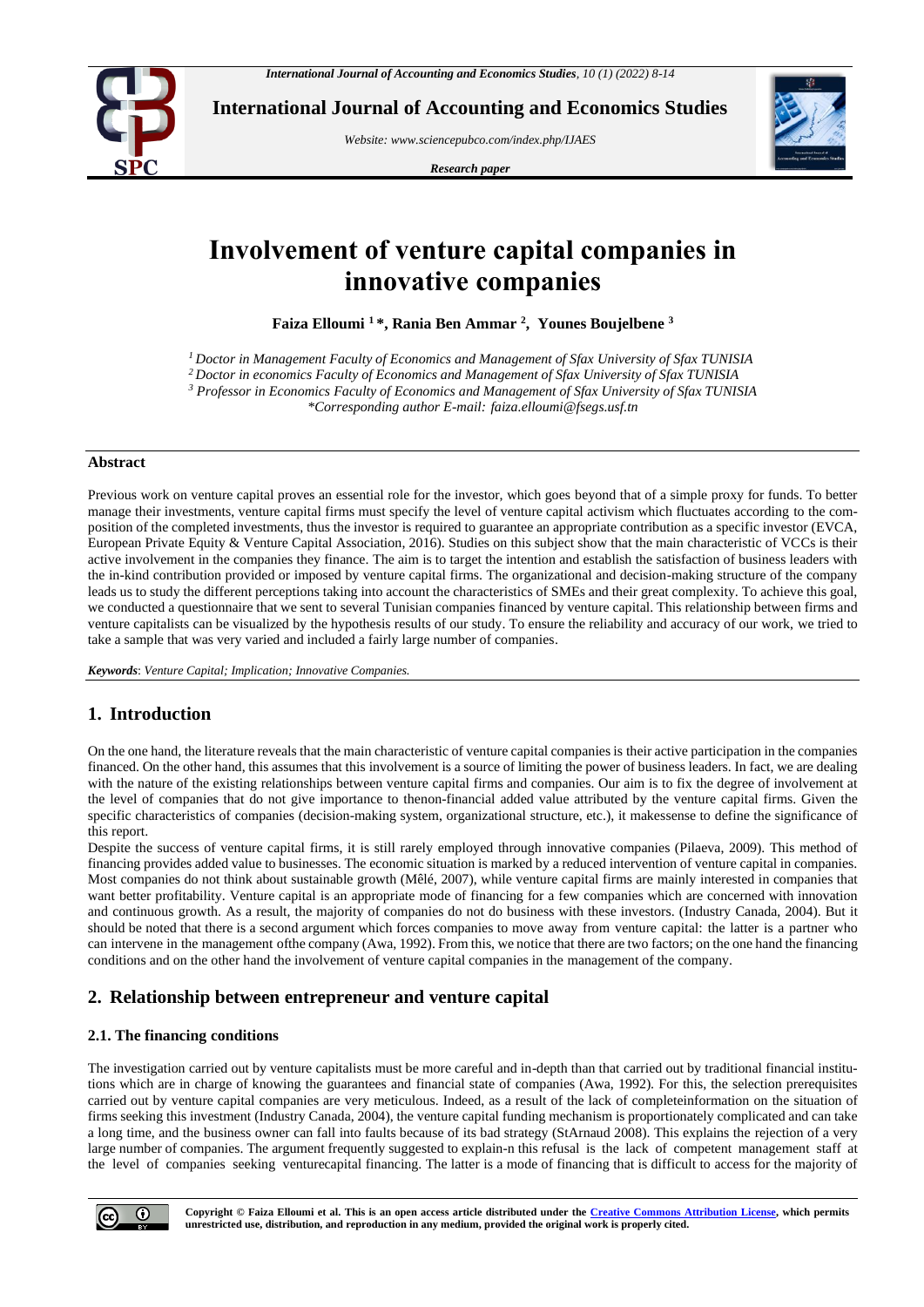companies (Awa, 1992). Therefore, venture capital firms carry out a limited number of businessesbecause of this rigorous selection (Duruflé, 2009). We note that in a Canadian study, among 1000 applicants only 10 companies benefited from this method of financing (Duruflé 2009). This valuation is a source of litigation between venture capital firms and business leaders (Industry Canada, 2004).

## **2.2. The intervention of venture capital companies in the management of the company**

The intervention of venture capital companies in companies also justifies the refusal of manyentrepreneurs to open the capital of their activities. In the first place, this intervention can modifyseveral particularities which are exclusive to these companies and allows them to develop theirorganization (Dufresne, 2002). Moreover, Saetre (2003) mentions that some venture capitalcompanies require that entrepreneurs sacrifice long duration and hard work since these investorsfrequently wish to control the activity of the financed companies. This intervention is tooexpensive because the entrepreneurs bear the costs of this participation (Industry Canada, 2004;Jerbi and Hamza, 2010). The autonomy of business leaders will be diminished (Sapienza andTimmons 1989). Furthermore, many entrepreneurs consider that having venture capital financingsystematically implies submission to control of their business (Dufresne, 2002). While thisindicates that entrepreneurs have not understood the importance of this control for the success ofthe business. In fact, most entrepreneurs have carried out their business in order to safeguard theirindependence and autonomy (StPierre, 2004). They generally adopt for financing that does notinvolve a distribution of authorities linked to the organization and subsequent profitability of theirenterprises (Industry Canada, 2004). Referring to the study on companies completed by theUniversity of Quebec at Trois-Rivières in 2000 (in Industry Canada, 2004), many business leadersWhat matters to entrepreneurs is the perspective of the non-financial nature? In addition,companies that receive venture capital are dissatisfied with this contribution. According to thesurvey completed by Industry Canada (2004), the insufficiency of the expertise of venture capitalcompanies is a challenge that allows a strategy to promote the profitability of the company.Dufresne (2002) predicts that venture capital companies fail to grasp the specificities ofcompanies. In this regard, Culat (2002) asserts that a company must essentially deal with aventure capital firm that has expertise in its industry and has the assets to achieve its objectives.

But this practice remains a bit complicated: venture capital investors are temporary, thus they are forced to step up the pace of operations to be carried out, so that entrepreneurs try to find long- lasting and persevering investors (Industry Canada, 2004). However, venture capital firms believe that their non-financial intervention is perfect. The Association of Investors and Partners in Venture Capital of Quebec (2008) defines venture capital as follows: The venture capital investor is not there to manage the business, but to stimulate its development through support active strategy and constructive involvement, allowing the entrepreneur to benefit from his experience and his business network. So it turned out that there are still differences between venture capital firms and entrepreneurs. Venture capitalists have faced an unfeasible demand for financing (Industry Canada, 2004). According to a study on the attitude of SMEs completed by the University of Quebec in Trois-Rivières in 2000, entrepreneurs assume that venture capital firms can avoid risks and that their investment characteristics and conditions of financing are too painful. Pilaeva (2009) states that venture capital firms and entrepreneurs have a contradiction about their partnership. Now, we have demonstrated above, venture capital and business are essential to the proper and proper functioning of the recent economy. Since the two parties are closely related, their effectiveness depends primarily on the nature of the collaboration and shared interests.

Similarly, according to Nomo (2008), the functioning of the company requires better collaboration and good communication between entrepreneurs and venture capitalists. This relationship must be vital because it is essential for the success of this cooperation.

Despite the large number of studies devoted to the theme of venture capital financing, non- financial value added has been poorly treated by theorists. For his part, Nomo (2008) affirms that the post-investment stage is poorly prospected. Also, so far, researchers have treated in a separate way the impact of criteria of companies or their management personnel on the contribution of venture capital firms (Luukkonen and Maunula, 2007). This relationship that links companies and venture capitalists lacks a lot of investigation for this we must explorethe nature of this relationship (Amel Zidi 2016[;Yitshaki, R.,](https://www.emerald.com/insight/search?q=Ronit%20Yitshaki) 2008; Sapienza and Korsgard, 1996; in Shepherd and Zacharakis, 2001).

# **3. Theoretical basis for the involvement of venture capital companies**

Clercq and Fried (2005) have put in place a model which relies on communication and theinvolvement of venture capital companies and which analyzes their effect on the performanceof companies. In addition, they deduced that this involvement provides the company withadded value from which there will be a positive effect on the performance of the company.

They therefore manage to specify the involvement of venture capital companies as the active participation of venture capital companies through their unexpected roles at the level of the companies financed.

However, they also demonstrate that the involvement of the venture capital firm in thebusiness means that it is ready to provide value to the business and suggest that "the more involvement of the venture capital firm. in the company is large, the more it is likely that the management of the company accepts the role of value creation of venture capital". Research model

The model below reflects the existing relationship between the involvement of venture capitalfirms and funded firms, so the assumptions

IMPL = constant + β PROFILBIO + β INNT + β INNPS + β NBEMP + β AGE + β SECTOR+ β STAGE + β SCR.

are fed into an equation which then allows us to perform the hypothesis tests based on a multiple linear regression:

| <b>Table 1:</b> The Final Variables of the Model |                             |                           |                       |                                               |  |  |
|--------------------------------------------------|-----------------------------|---------------------------|-----------------------|-----------------------------------------------|--|--|
| Independent variables                            |                             |                           |                       |                                               |  |  |
| Biographical profile of the entrepre-            | PROFIL BIO                  | Biographicalprofile       |                       | Level of education Area of specialization     |  |  |
| neur                                             |                             |                           | Management experience |                                               |  |  |
| Strategic profile of the entrepreneur            | <b>INNT</b><br><b>INNPS</b> | Technologicalinnovation   | ∗                     | Introduction of new technologies              |  |  |
|                                                  |                             |                           | ∗                     | NT use to be at the same level of competitors |  |  |
|                                                  |                             |                           |                       | Be an imitator                                |  |  |
|                                                  |                             | Product serviceinnovation | ∗                     | Be a regular innovator                        |  |  |
|                                                  |                             |                           | ∗                     | Increase quality and reduce prices            |  |  |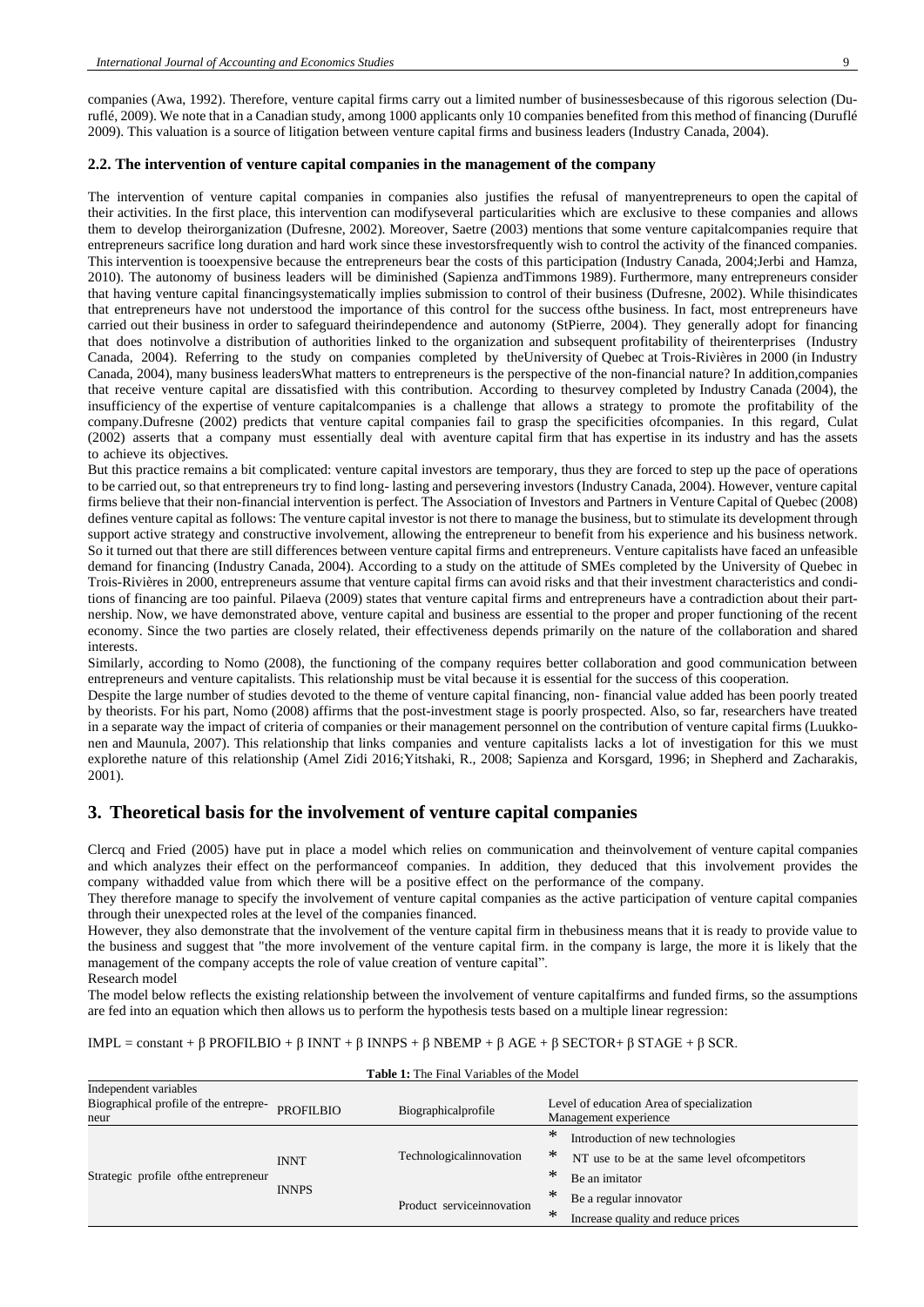| Company Profile                                | <b>NBEMP AGE SEC-</b><br><b>TOR</b><br><b>STADIUM</b> | Number of employees<br>Company age<br>activity area | ∗<br>Introduction of P / S carefully<br>Intervals ranging from 5 employees to 500 employees<br>Intervals ranging from 20 years to 50 years<br><i>*Telecommunication</i><br>*Biotechnology<br>* Electronic products |
|------------------------------------------------|-------------------------------------------------------|-----------------------------------------------------|--------------------------------------------------------------------------------------------------------------------------------------------------------------------------------------------------------------------|
|                                                |                                                       | Stage of development                                | ∗<br>the priming stage<br>∗<br>the growth stage                                                                                                                                                                    |
| Venture capitalfirms<br>The dependent variable | <b>SCR</b>                                            | Venture CapitalCompany                              | ∗<br>independent private SCRs,<br>$\ast$<br>subsidiaries of financial institutions and * of large<br>industrial companies,<br>labor funds,                                                                         |
| Involvement                                    | <b>IMPL</b>                                           | The involvement of the SCR                          | *Recruitment<br>*Team management<br>* Mentoring<br>*consultant                                                                                                                                                     |

# **4. Research methodology and results**

#### **4.1. Sample**

Brouillard (2005) argues that a convenience sample "is formed by units selected because they are available, accessible to join or convince to be part of the sample". With this intention, the choice of innovative companies is made from websites and with the help of the Ministry of Commerce. But this method imposed a lot of effort and financial expense on us. Since we are subject to funding constraints and pressures, we have reduced the number of innovative companies. In this regard, Beaud (2006, p. 212) provides: "the methodological quality survey often forms more of a brake on research than a real driver". Despite the difficulties, it was possible to select a representative sample of the target population.

**Table 2:** The Average Ages and Years of Management of the Venture Capital Firms in Our Sample

|                                                                                  |       |            | Statistical |  |
|----------------------------------------------------------------------------------|-------|------------|-------------|--|
| <b>NOT</b>                                                                       |       | <b>ANN</b> | 70          |  |
|                                                                                  | Valid | AGE        | 70          |  |
| Missing                                                                          |       | <b>ANN</b> |             |  |
|                                                                                  |       | AGE        |             |  |
|                                                                                  |       | <b>ANN</b> | 10.1077     |  |
| Average                                                                          |       | AGE        | 37.4154     |  |
| at. Unless otherwise stated, bootstrap results are based on 70 bootstrap samples |       |            |             |  |

#### **4.2. Research methodology**

To develop the questionnaire, reference was made to the variables selected in the literature review. In fact, it is the most relevant tool for verifying the hypotheses of our study. The operationalization of the variables allowed us to carry out the questions according to easily understood determinants. So, we have six sections namely: manager profile, strategic profile, company profile, types of venture capital companies and the involvement of venture capital companies in innovative companies. The majority of the questions are closed to facilitate the respondent's task and to simplify the interpretation of the data.

#### **4.3. Model summary**

The value of F is 4.177 and therefore it is significant at p <0.0005. So this explains why the probability of having an F value of this dimension by chance is less than 0.05%. There is therefore a statistically significant relationship between the dependent variable and the independent variables. We therefore conclude that the model presented by the independent variables approves a best estimate of the dependent variable.

| <b>Table 3:</b> Summary Multiple Linear Regression |            |                |     |                    |      |                  |  |
|----------------------------------------------------|------------|----------------|-----|--------------------|------|------------------|--|
| Model                                              |            | Sum of squares | Dof | Average of squares |      | Sig.             |  |
|                                                    | Regression | 29,786         |     | 2.722<br>3.123     | 4,17 | 000 <sub>b</sub> |  |
|                                                    | Residue0   | 54,372         | 01  | 891                |      |                  |  |
|                                                    | Total      | 84.157         | 69  |                    |      |                  |  |

at. Dependent variable: Implication

b. Predicted values: (constant), VC company, Product service innovation, Biographical profile, number of employee, Technological innovation, Company age, sector of activity, Stage of development

In our model, the multiple correlation coefficient is equal to 0.60. This coefficient informs us about the fit of the data to the model. Referring to the square of the correlation coefficient, wehave a value of R2 equal to 0.35. This specifies the proportion of the variability of the endogenous variable (y) explained by the regression model. We can therefore say that the involvement of venture capital firms can explain nearly 27% of the variation in the independent variables.

| "able ·<br>Model<br>Summary |      |       |                |                           |  |
|-----------------------------|------|-------|----------------|---------------------------|--|
| Model                       |      | R-two | R-two adjusted | Standard errorof estimate |  |
|                             | 595a | 354   | 269            | 94410669                  |  |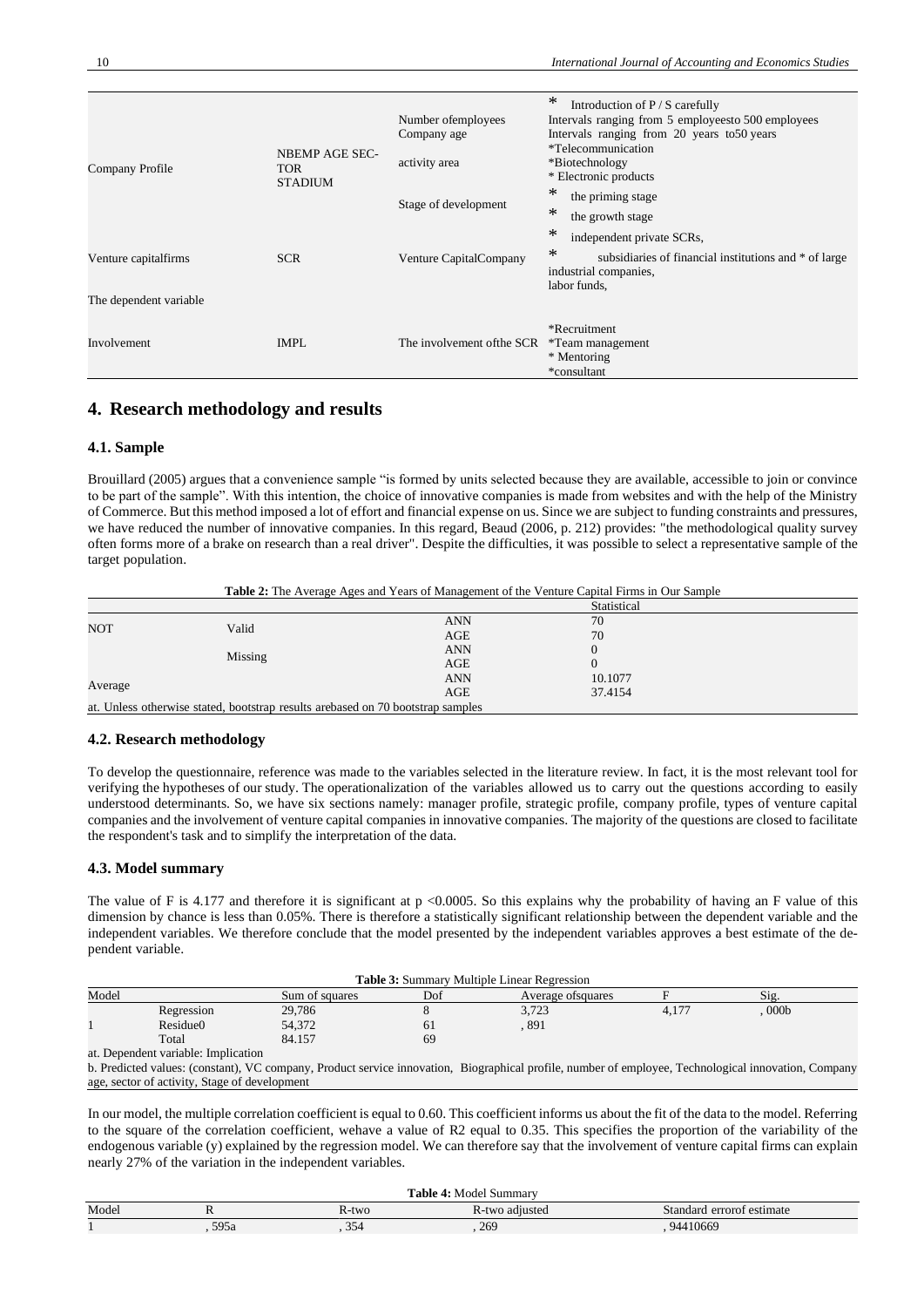| at. Predicted values: (constant), CR company, Product service innovation, Biographical profile, number of employee, Technological innovation, Company |
|-------------------------------------------------------------------------------------------------------------------------------------------------------|
| age, sector of activity, Stage of development                                                                                                         |
|                                                                                                                                                       |

|       |                       | <b>Table 5:</b> Multiple Linear Regressions |          |       |  |
|-------|-----------------------|---------------------------------------------|----------|-------|--|
| Model |                       | Beta                                        |          | Sig   |  |
|       | (Constant)            |                                             | 4.794    | ,002  |  |
|       | Biographical profile  | , 174                                       | 3,645    | , 001 |  |
|       | Technological innov   | $-$ , 107                                   | $-1.193$ | , 238 |  |
|       | Innov product service | , 287                                       | 2,847    | 0.004 |  |
|       | Of employees          | ,051                                        | 4.512    | ,000  |  |
|       | Company age           | , 093                                       | 2,743    | ,004  |  |
|       | Activity area         | , 286                                       | 2.324    | ,003  |  |
|       | Stage of development  | , 207                                       | 4.371    | ,000  |  |
|       | CR company            | 072                                         | 4.547    | ,000  |  |

This table is fundamental because it is able to specify the explanatory variables which have a significant influence on the model. However, in a model one can find significant explanatory variables and non-significant variables. The variables which have a positive effect are the determinants which allow the global model to offer a significant added value in the understanding of the variability of the variable to be explained. The standardized coefficients are likely to see the direction of the relationship between each independent variable and the dependent variable (positive or negative effect).

# **5. Discussion: relationship between the profile of the entrepreneur and the involvement of venture capital companies**

## **5.1. Biological profile**

Hypothesis 1 aims to test the impact of the biographical profile of the manager on the involvement of venture capital companies in innovative companies. According to the verification of statistical test results, this factor positively influences the non-financial contribution of venture capital firms. However, the coefficient relating to the contribution of this indicator is greater than zero (0.174). T is 3.645 and the significance level is 0.001 so hypothesis H1 is accepted. This hypothesis predicts that the biographical profile of the entrepreneur positively influences the involvement of venture capital companies. The items ofthe biographical profile used are: limited level of training, lack of specialization and experience in the management of the company. The items show a reduced level of experience in management). Subsequently, based on the sample of companies, we see that entrepreneurs were not involved in management in the past, Nomo (2008) has already noted the same conclusion, that is to say that the level of The experience of the entrepreneur or of the management team is a factor which has an influence on the degree of involvement of the VCCin the control of the financed enterprise: a high level of experience reduces the degree of involvement.

Indeed, the training of the entrepreneur is a positive factor for the involvement of venture capital companies, schooling and education increases the level of contribution of these investors.

The relationships between venture capital firms and skilled entrepreneurs are positive (Fisher and Reuber, 2010). Cyr and Mêlé (2006) have proven the existence of a positive link between venture capital financing and the profile of the manager.

Most entrepreneurs are graduates (and have innovative projects). The acceptance and appreciation of this involvement is growing among graduate entrepreneurs.

Also, training and specialization in a specific field positively influences the involvement of venture capital companies. Indeed, this hypothesis (H1) is confirmed.

## **5.2. Strategic profile**

The hypotheses relating to the strategic profile of the entrepreneur (H2a and H2b) specify the effect of technological innovations and the introduction of new products and / or services on the involvement of venture capital companies. We are supposed to test these hypotheses taking into account each of the two categories of strategic profile. The strategic profile is insufficiently valued by entrepreneurs who do not prefer third-party access in the strategic orientation relating to management and production techniques.

• Technological innovation

Hypothesis (H2a) tests the impact of the introduction of technological innovations on the involvement of venture capital firms in innovative firms. When analyzing the results of regression tests, this factor negatively influences the non-financial contribution of venture capital firms. However, the coefficient relating to the contribution of this indicator is less thanzero (- 0.107). T is -1.193 and the significance level is 0.238 so hypothesis H2a is rejected. This hypothesis predicts that technological innovations have a negative effect on the involvement of venture capital firms.

Hypothesis (H2a) provides that the introduction of new technologies based on the criteria of introduction, use and imitation, is a strategy of analyzer, i.e. the entrepreneur refuses the involvement of companies venture capital and seeks to resolve itself the problems associated with the introduction of new technologies (Julien and Marchesnay, 1994 and; Ferjani, 2000).

• Introduction of new products and services

This hypothesis (H2b) presents the impact of the development and introduction of newproducts and / or services on the involvement of venture capital companies in innovative companies. However, according to the regression applied to the tests of the hypotheses, this component positively influences the dependent variable involvement of venture capital companies (Olivier Gauthier, 2010). However, the coefficient relating to the contribution of this indicator is greater than zero (0, 287). Test of 2,847 and the significance level is 0, 004. The H2b hypothesis is confirmed. This hypothesis predicts that the development and introduction of new technologies positively influences the involvement of venture capital firms. The items this factor are characterized by a strategy focused on innovation. Entrepreneurs adapt a regular process of introducing new products, they also maintain market share with lower prices and increased quality. This positive relationship is able to characterizethe degree of importance of this variable in the involvement of venture capital companies.

## **5.3. Company profile**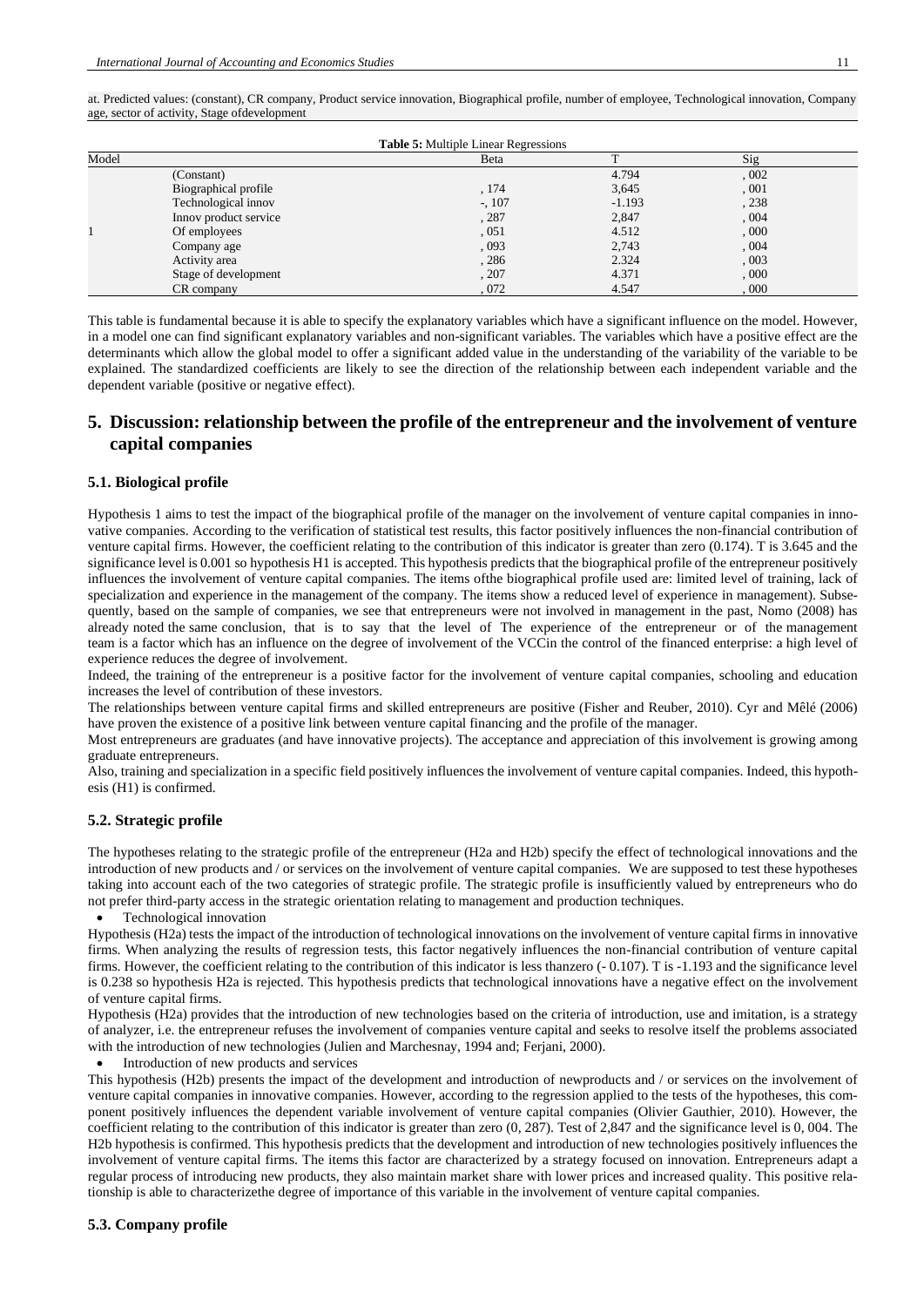The company profile is made up of four variables, so we have four hypothesis tests

H3a: the number of employees positively influences the involvement of venture capital firms. H3b: The age of the company positively influences the involvement of venture capital firms. H3c: the sector of activity positively influences the involvement of venture capital companies.H3d: the stage of development positively influences the involvement of venture capitalcompanies. So we proceed to verify these hypothesis tests.

#### **5.4. Number of employees**

At the level of hypothesis (H3a), we are supposed to test the link between the number of employees and the involvement of venture capital companies in innovative companies. In addition, the results of regression applied on this model, prove a positive influence of the number of employees on the endogenous variable involvement of venture capital companies. The coefficient relating to the contribution of this indicator is greater than zero (0,051). Student's test is 4.512 and the significance level is 0, 000. The hypothesis relating to the variable NBEMPL is confirmed. In this context, Mêlé (2007) supports the idea that innovativeand traditional companies have different strategies: the management of innovative companies is based on an entrepreneurial team which manages in coordination with the venture capital companies, but, the company's traditional methods refuse the participation of investors in decision-making. Aouni and Surlemont (2007) assert that the entrepreneur must have a high

and specific level of entrepreneurial skills since innovative companies are subject to rapid innovations and modifications in their strategies.

#### **5.5. Company age**

The age of the company has a positive impact on the involvement of venture capital companies in innovative companies, hypothesis (H3b) is accepted. However, the coefficient relating to the contribution of this indicator is greater than zero (0, 093). Test of 2,743 and the significance level is 0, 004. Hypothesis H2b is confirmed. This factor is specified by age intervals not exceeding 10 years, so the younger company assimilates a good involvement of venture capital firms. The age of the company doing business with an SCR positively influences the involvement of the SCRs. In other words, the older a company, the less venturecapital companies are not involved in innovative companies (Olivier Gauthier, 2010).

## **5.6. Activity area**

This hypothesis (H3c) presents the impact of the sector on the involvement of venture capital companies in innovative companies. However, according to the regression applied on the testsof the hypotheses, this factor (SECTOR) positively influences the dependent variable IMPL of venture capital companies. However, the coefficient relating to the contribution of this indicator is greater than zero (0, 286). The test of 2,324 and the significance level is 0, 003. TheH3c hypothesis is confirmed. This statistical test allows us to draw conclusions when we notice that the traditional sector is excluded from the items of the activity sector variable. In fact, we concluded that companies carrying out activities relating to the technological sector, have a major interest in profiting from this involvement because the presence of venture capital companies facilitate the activity of the company with the necessary information and support. throughout the production process. Venture capital firms improve knowledge of the technology sector. In general, an innovative company gives more importance to the involvement of venture capital companies than a traditional company. This hypothesis has justconfirmed that there are more criteria among innovative companies and their desires are numerous. The traditional company has a divergent perception from that of the traditional Mêlé company (2007). The management of technology companies is characterized by a team of leaders having the function of managing their companies by respecting the decisions set by the investors, the management of traditional companies is assimilated by the unilateral decision-making of the entrepreneur. Moreover, innovative companies are always on the pageof rapid innovations, so the manager must have expertise and managerial knowledge (Aouni and Surlemont, 2007).

## **5.7. Development stage**

This is to test the influence of the stage of development of the company on the involvement ofventure capital companies. However, according to the regression applied on the tests of the hypotheses, the hypothesis (H3d) is confirmed. The independent variable relating to the stage of development has a coefficient relating to the contribution of this indicator in the model, equal to 0.207. Student's test is 4.371 and the significance level is 0, 000.

Early stage companies assimilate their acceptance of the involvement of venture capital firms from which they easily accept the entry of external investors to improve the skills of the company's specialty area. Since the stage of development factor (STAGE) is specified by the first two phases of the company's life cycle (seed and growth), it is rigorous for the company to use venture capital firms to ensure the feasibility of its strategy. Nomo (2008) predict that the involvement of venture capital firms is more useful in the early stages of development. Consequently, life cycle theory requires that companies reach these stages to achieve the desired profitability, to difficulties linked to the need for financing and the monitoring of private individuals of the activity of the company (Ferjani, 2000). The contribution of venture capital firms increases during the early stages of development (Sapienza and Gupta, 1994).

#### **5.8. The profile of venture capital firms**

This hypothesis (H4) presents the impact of the profile of venture capital companies on the involvement of venture capital companies in innovative companies. However, according tothe regression applied to the tests of the hypotheses, this variable positively influences the dependent variable the involvement of venture capital companies. However, the coefficient relating to the contribution of this indicator is greater than zero (0, 072). Test of 4.547 and the significance level is 0, 000. So this hypothesis is confirmed.

The profile of venture capital firms influences the non-financial contribution of VCCs. So the type of venture capitalist can set the level of this involvement. According to previous studies, companies that are financed by private investors are more concerned by the intervention of venture capital companies, this allows them to access foreign investors, promote the recruitment of qualified employees for responsibilities and important positions within the company and participate in the development of strategies.

The entrepreneur who opts for the financing of venture capital companies attributes a great occupation to the involvement at the level of his company. Indeed, this proves the reliability of the management strategy of these investors, they are capable of better managing thecompanies financed.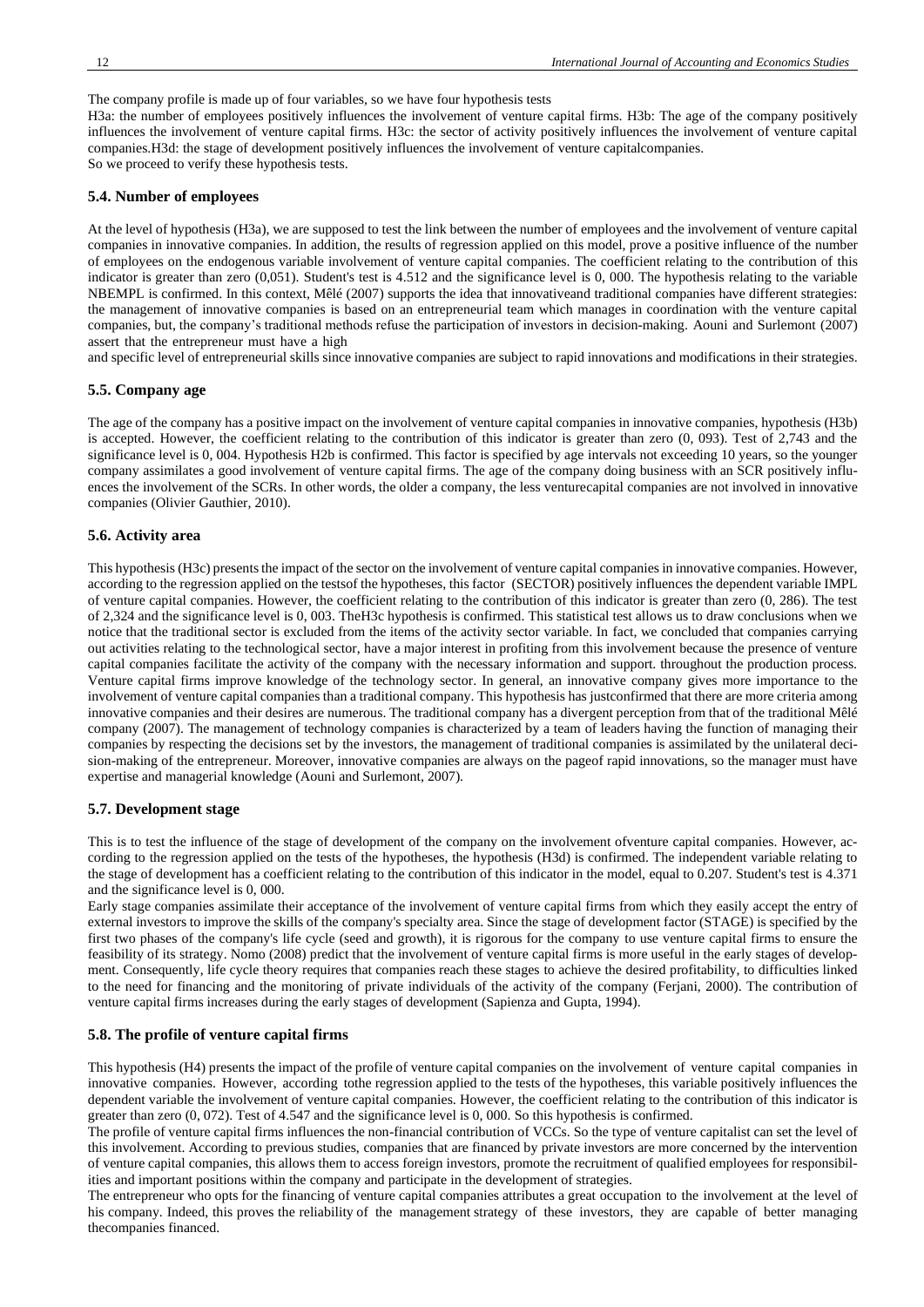# **6. Conclusion**

Recent growth in venture capital has spurred new research to explore the structure of venture capital involvement. The available data shows that venture capital firms not only have a roleof supporting companies with essential funding, but also providing value-added services to their business aimed at monitoring progress and performance strategy of companies.

In this context, we tried to close this gap by testing the impact of different determinants on thenon-financial contribution of venture capital. Using the survey data, we were able to explore information for further analysis than allowed by the data available from the statistical centers. In designing the survey structure, we focused on a set of relevant data and previouslyunexplored concepts in Tunisian companies. However, we explore the relationship between the involvement of venture capital firms and funded firms through a set of fundamental elements in the organization of the relevant firm, namely: the biographical profile of the entrepreneur, the strategic profile of the entrepreneur (technological innovations and introductions of new products and / or services), profile of the company (age of the company, number of employees, sector of activity and stage of development) and the profile venture capital firms introduced. In our full sample regressions, we find a strong positive relationship between the involvement of venture capital and the model variables.

The training of the entrepreneur is a fundamental determinant of the involvement of venture capital companies, schooling and education increase the level of contribution of these investors.

Regarding new technologies, the criteria of introduction, use and imitation represent ananalyzer strategy, i.e. the entrepreneur refrains from involving venture capital companies and his strategy depends on of himself. This is a regular process of introducing new products allowing market share to be maintained with reduced prices and increased quality.

The involvement of venture capital firms is accentuated in the younger companies. In other words, the older a company, the less venture capital firms are involved.

Innovative companies place more importance on the involvement of venture capital firms thana traditional company.

The development stage is defined by the first two phases of the business lifecycle (seed and growth). The contribution of venture capitalists will be greater during these stages.

The profile of venture capital companies is a fundamental factor for the success of this involvement from the point of view that it allows access to foreign investors, promotes the recruitment of qualified employees for responsibilities and important positions within the company and participate in the development of strategies.

In short, we now know a lot more about the mechanisms of this financing but knowledge on the effect of the activity of venture capital in the development and management of thestructure of companies is still limited, which leads to the opening of new axes. research in thisregard.

## **References**

- [1] Amel Zidi (2016) L'impact du partenariat capital risqueur entrepreneur Dans la création de valeur : une synthèse de la littérature. HAL Id: hal-01270332 https://hal.archives-ouvertes.fr/hal-01270332 Submitted on 9 Aug 2016.
- [2] Aouni, Z. et Surlemont, B. (2007). Le processus d'acquisition des compétences entrepreneuriales : une approche cognitive. Actes du Congrès de l'Académie de l'Entrepreneuriat, Sherbrooke.
- [3] Awa, K.K. (1992). Évaluation d'un investissement en capital-risque dans les petites et moyennes entreprises innovatrices québécoises. Mémoire de maîtrise, UQAC, Québec. [https://doi.org/10.1522/1477274.](https://doi.org/10.1522/1477274)
- [4] Beaud, lP. (2006). L'échantillonnage. Gauthier, B. (dir.), Recherche sociale: De la problématique à la collecte des données. 4e édition, Presses de l'Université du Québec. Québec, Canada.
- [5] Boughattas, Y. et Bayad, M. (2009). Le processus d'acquisition des compétences entrepreneuriales. Actes du 20e Congrès de l'AGRH, Toulouse. [https://doi.org/10.2307/j.ctv18pgtkj.19.](https://doi.org/10.2307/j.ctv18pgtkj.19)
- [6] Brouillard, F. (2005). Facteurs de motivation à démarrer une entreprise en Abitibi Témiscamingue. Mémoire de maîtrise, UQAC, Québec. [https://doi.org/10.1522/24174075.](https://doi.org/10.1522/24174075)
- [7] Colombo et GriIli, 2005 Croissance des jeunes entreprises dans les secteurs de haute technologie: le rôle du capital humain des fondateurs, livre

Innovation, dynamique industrielle et transformation structurelle: héritages schumpétériens (pp.67-86) https://doi.org/10.1007/978-3-540-49465-2 [8] Culat, D. (2002). Capital de risque ou financement traditionnel. Sur le site Langlois Kronstrom Desjardins. Consulté le 06 mai 2008. Cyr et Mêlé, 2006.

- [9] Dufresne, D. (2002). L'influence des sociétés de capital de risque sur le développement organisationnel des PME. Mémoire de maîtrise, UQTR, Trois- Rivières, Québec.
- [10] Duruflé, G. (2009). L'économie canadienne et le capital de risque. L'importance de capital de risque pour l'économie canadienne. Association canadienne du capital- risque et d'investissement.
- [11] EVCA, European Private Equity & Venture Capital Association, 2016. https://www.investeurope.eu/media/1183/invest-europe-2016-european-private-equity-activity-final.pdf.
- [12] Ferjani, W. (2000). L'analyse du processus décisionnel d'investissement des sociétés de capital de risque québécoises. Mémoire de maîtrise, UQTR, Trois-Rivières, Québec. Fisher et Fisher, E. et Reuber, R. (2010). L'état de l'entrepreneuriat au Canada. Données compilées pour Industrie Canada.Gorman et Suhlman, 1989.
- [13] Industrie Canada (2004). Marché canadien du capital de risque : Analyse des tendances et des lacunes, 1996-2002. Sur le site SME-FDI. Consulté le 10 mai 2008. http://www.sme-fdi.gc.calepic/site/sme fdi-prf pme.nsf/fr/01160f.html.
- [14] Jerbi, M. et Hamza, T. (2010). Le comportement du capital-risqueur face à la détresse financière des PME: étude monographique de SICARs tunisiennes. Institut Supérieur de Gestion, Université de Sousse.
- [15] Julien Pierre-André, 1994. Carriere Jean-Bernard. L'efficacité des PME et les nouvelles technologies. In: Revue d'économie industrielle, vol. 67, 1er trimestre 1994. PME-PMI et économie industrielle, sous la direction de Jacques de Bandt, Danielle Blondel et Christian Picory. pp. 120-134. [https://doi.org/10.3406/rei.1994.1512.](https://doi.org/10.3406/rei.1994.1512)
- [16] L'Association des investisseurs et des associés en capital de risque du Québec (2008), Légis Québec. Loi Sur L'institut De La Statistique Du Québec. [17] Large, D. et Muegge, S. (2008). Venture capitalist's non-financial value-added: an evaluation of the evidence and implications for research. Venture
- Capital: An International Journal of Entrepreneurial Finance, 1 O (1). Mêlé, 2007 [https://doi.org/10.1080/13691060701605488.](https://doi.org/10.1080/13691060701605488) [18] Mêlé, N. (2007). L'évaluation du potentiel de management des porteurs de projet de PME technologiques par les investisseurs de capital de risque
- lors du premier contact. Mémoire de maîtrise, UQTR, Trois-Rivières, Québec.
- [19] Nomo, T.S. (2008). Étude exploratoire du suivi des investissements réalisés dans le secteur traditionnel par les sociétés de capital de risque. Thèse de doctorat, Université de Sherbrooke, Sherbrooke, Québec.
- [20] Olivier Gauthier (2010), Attentes et satisfaction des entrepreneurs à l'égard des contributions non financières offertes ou exigées par les sociétés de capital de risque, mémoire présenté à l'université du Québec à trois-rivières, Service de la bibliothèque.
- [21] Oshagbemi, T. (2004). Age influences on the leadership styles and behaviour of managers. Employee Relations, 26(1/2), 14-29. [https://doi.org/10.1108/01425450410506878.](https://doi.org/10.1108/01425450410506878)